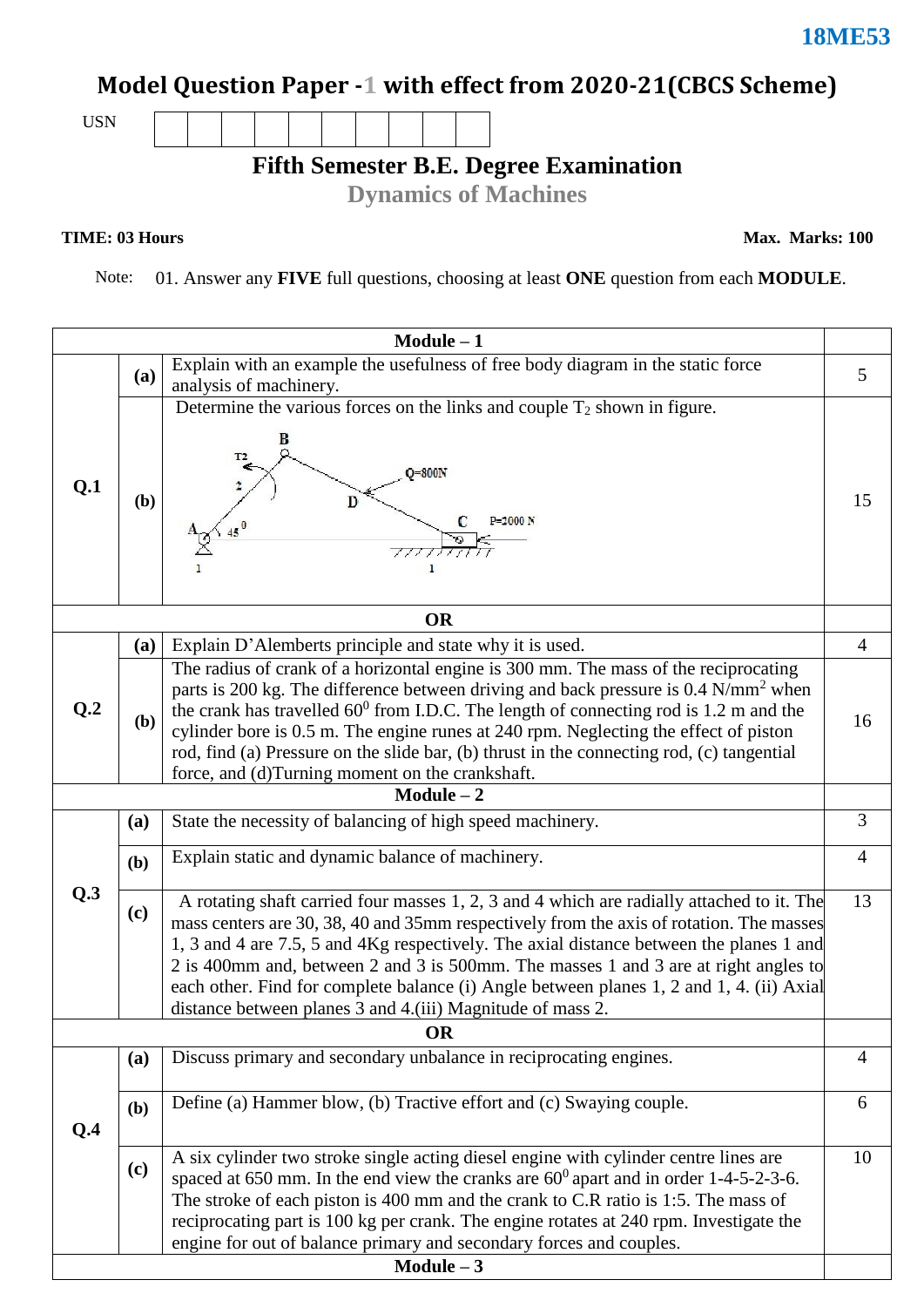### **18ME53**

|  | (a) Define the following (a) Sensitiveness, (b) Governor effort, (c) Governor power, (d) |  |  |  |  |
|--|------------------------------------------------------------------------------------------|--|--|--|--|
|  | Hunting, (e) Stability and (d) Isochronous governor.                                     |  |  |  |  |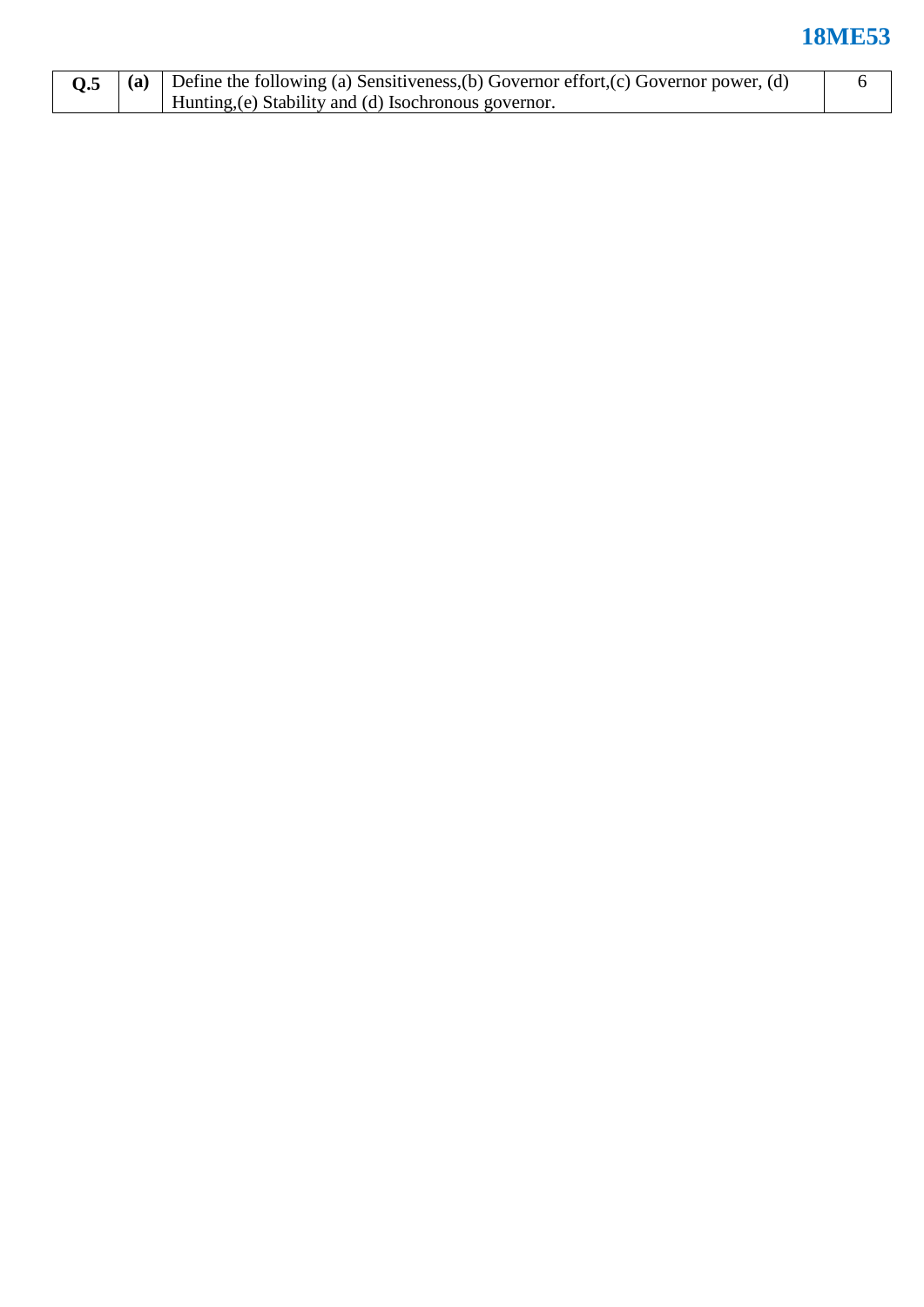# **18ME53**

|                                                                                                                                 | A Hartnell governor moves between 300 rpm an 320 rpm for a sleeve lift of 20 mm. The<br>(b)<br>sleeve arms and ball arms are 80 mm and 120 mm respectively. The levers are pivoted<br>at 120 mm from governor axis. The weight of each ball is 25 N. The ball arms are parallel<br>to the governor axis at the lowest equilibrium speed. Determine the stiffness of the<br>spring.                                                                                                                                        |                                                                                                                                                                                                                                                                                                                                                                                                                                                                                                                                                                 |                |  |  |  |  |
|---------------------------------------------------------------------------------------------------------------------------------|---------------------------------------------------------------------------------------------------------------------------------------------------------------------------------------------------------------------------------------------------------------------------------------------------------------------------------------------------------------------------------------------------------------------------------------------------------------------------------------------------------------------------|-----------------------------------------------------------------------------------------------------------------------------------------------------------------------------------------------------------------------------------------------------------------------------------------------------------------------------------------------------------------------------------------------------------------------------------------------------------------------------------------------------------------------------------------------------------------|----------------|--|--|--|--|
|                                                                                                                                 |                                                                                                                                                                                                                                                                                                                                                                                                                                                                                                                           | <b>OR</b>                                                                                                                                                                                                                                                                                                                                                                                                                                                                                                                                                       |                |  |  |  |  |
|                                                                                                                                 | With neat sketch, explain the effect of gyroscopic couple on the ship when the ship is<br>(a)<br>steering, pitching and rolling.                                                                                                                                                                                                                                                                                                                                                                                          |                                                                                                                                                                                                                                                                                                                                                                                                                                                                                                                                                                 |                |  |  |  |  |
| Q.6                                                                                                                             | (b)                                                                                                                                                                                                                                                                                                                                                                                                                                                                                                                       | A ship is propelled by a turbine rotor which has a mass of 5000 Kg and has a speed of<br>$2100$ rpm. The turbine rotor has a radius of gyration of 0.5 m and rotates in clockwise<br>direction when viewed from stern. Find the gyroscopic effect in the following<br>conditions.<br>i) The ship runs at a speed of 16 Knots (1 Knot= 1.86 Km/hr), it steers to the left in a<br>curve of 60 m radius. ii) The ship pitches $6^0$ above and $6^0$ below horizontal position.<br>The bow descends with maximum velocity. The motion of pitching is SHM. and time |                |  |  |  |  |
| period is 20 secs. iii) The ship rolls with a maximum angular velocity of 0.03 rad/sec<br>clockwise when viewed from the stern. |                                                                                                                                                                                                                                                                                                                                                                                                                                                                                                                           |                                                                                                                                                                                                                                                                                                                                                                                                                                                                                                                                                                 |                |  |  |  |  |
|                                                                                                                                 |                                                                                                                                                                                                                                                                                                                                                                                                                                                                                                                           | $Module - 4$                                                                                                                                                                                                                                                                                                                                                                                                                                                                                                                                                    |                |  |  |  |  |
|                                                                                                                                 | (a)                                                                                                                                                                                                                                                                                                                                                                                                                                                                                                                       | Define SHM, amplitude, time period and natural frequency.                                                                                                                                                                                                                                                                                                                                                                                                                                                                                                       | 8              |  |  |  |  |
| Q.7                                                                                                                             | Derive the differential equation of the pendulum as shown in Figure below and find time<br>( <b>b</b> )<br>period and natural frequency<br>$\begin{picture}(120,115) \put(0,0){\vector(1,0){150}} \put(15,0){\vector(1,0){150}} \put(15,0){\vector(1,0){150}} \put(15,0){\vector(1,0){150}} \put(15,0){\vector(1,0){150}} \put(15,0){\vector(1,0){150}} \put(15,0){\vector(1,0){150}} \put(15,0){\vector(1,0){150}} \put(15,0){\vector(1,0){150}} \put(15,0){\vector(1,0){150}} \put(15,0){\vector(1,0){150$<br><b>OR</b> |                                                                                                                                                                                                                                                                                                                                                                                                                                                                                                                                                                 |                |  |  |  |  |
|                                                                                                                                 |                                                                                                                                                                                                                                                                                                                                                                                                                                                                                                                           | Define under damped, over damped and critically damped system with respect to<br>(a)<br>damping factor.                                                                                                                                                                                                                                                                                                                                                                                                                                                         |                |  |  |  |  |
| Q.8                                                                                                                             | (b)                                                                                                                                                                                                                                                                                                                                                                                                                                                                                                                       | State logarithmic decrement derive the equation for logarithmic decrement.                                                                                                                                                                                                                                                                                                                                                                                                                                                                                      |                |  |  |  |  |
|                                                                                                                                 | A damper offers resistance of $0.05$ N at constant velocity of $0.04$ m/s. The damper<br>spring is used with $k = 9$ N/m. Determine damping and frequency of the system when<br>(c)<br>the mass of the system is 0.01 kg.                                                                                                                                                                                                                                                                                                 |                                                                                                                                                                                                                                                                                                                                                                                                                                                                                                                                                                 |                |  |  |  |  |
|                                                                                                                                 | $Module - 5$                                                                                                                                                                                                                                                                                                                                                                                                                                                                                                              |                                                                                                                                                                                                                                                                                                                                                                                                                                                                                                                                                                 |                |  |  |  |  |
|                                                                                                                                 | (a)                                                                                                                                                                                                                                                                                                                                                                                                                                                                                                                       | Define the following (a) Magnification factor (b) Resonance (c) critical speed of shafts<br>and (d) absolute motion.                                                                                                                                                                                                                                                                                                                                                                                                                                            | $\overline{4}$ |  |  |  |  |
| Q.9                                                                                                                             | ( <b>b</b> )                                                                                                                                                                                                                                                                                                                                                                                                                                                                                                              | A vibrating system having the mass of 1 kg is suspended by a spring of stiffness 1000<br>N/m and it is put to a harmonic excitation of 10 N. Assuming viscous damping<br>determine (a) The resonant frequency, (b) the phase angle of resonance, (c)the<br>amplitude at resonance (d) the frequency corresponding to the peak amplitude and (e)<br>damping frequency.                                                                                                                                                                                           |                |  |  |  |  |
|                                                                                                                                 | <b>OR</b>                                                                                                                                                                                                                                                                                                                                                                                                                                                                                                                 |                                                                                                                                                                                                                                                                                                                                                                                                                                                                                                                                                                 |                |  |  |  |  |
|                                                                                                                                 | (a)                                                                                                                                                                                                                                                                                                                                                                                                                                                                                                                       | Explain vibration transmissibility and vibration isolation.                                                                                                                                                                                                                                                                                                                                                                                                                                                                                                     | 4              |  |  |  |  |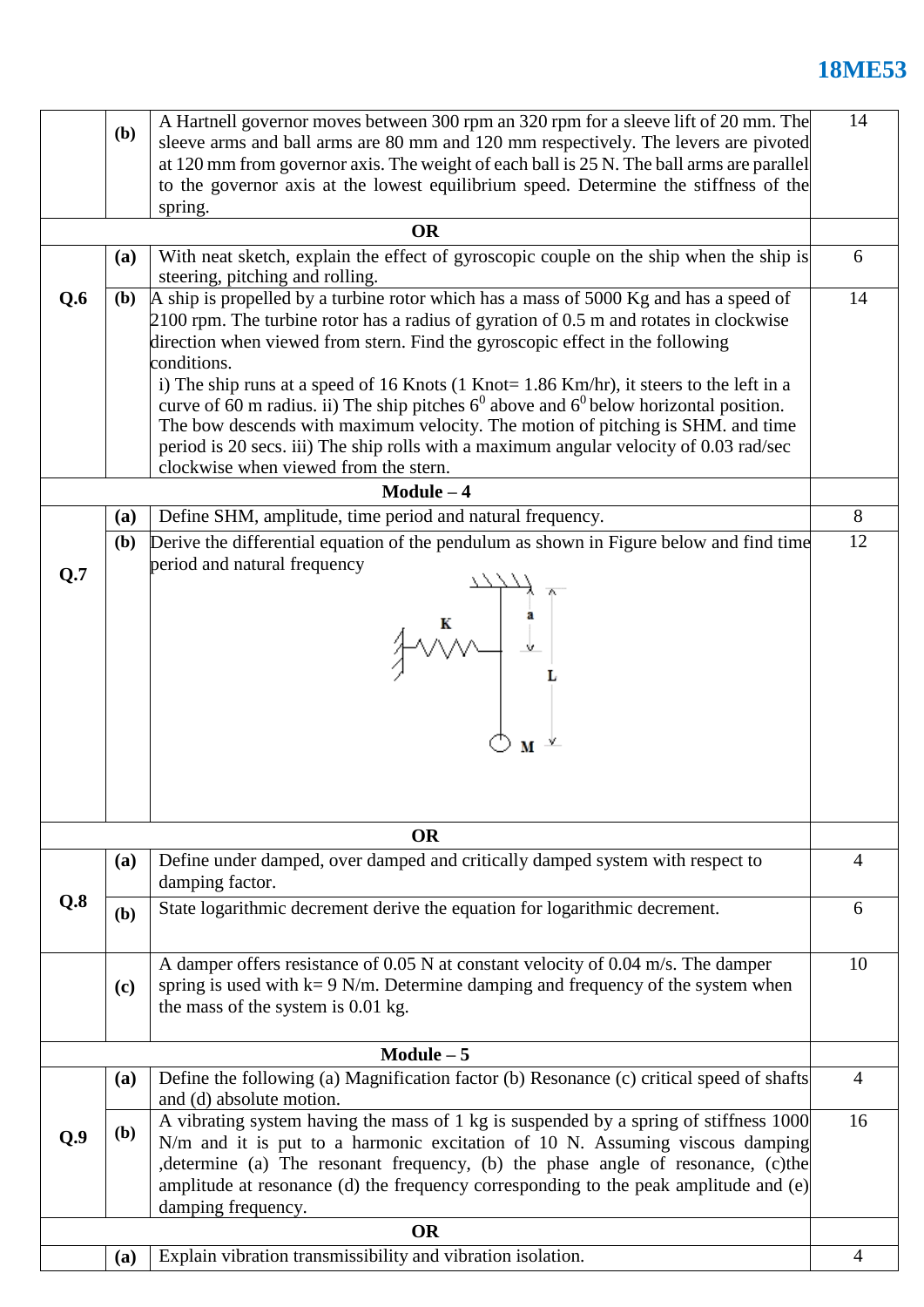## **18ME53**

|                                                                                          | The weight of an electric motor is 125 N and it runs at 1500 rpm. The armature weighs<br>( <b>b</b> ) |                                                                                             |  |  |  |
|------------------------------------------------------------------------------------------|-------------------------------------------------------------------------------------------------------|---------------------------------------------------------------------------------------------|--|--|--|
| O.10                                                                                     |                                                                                                       | 35 N and its centre of gravity lies 0.05 cm from the axis of rotation. The motor is         |  |  |  |
|                                                                                          |                                                                                                       | mounted on five springs of negligible damping so that force transmitted is one-eleventh     |  |  |  |
| of the impressed force. Assume that the weight of the motor is equally distributed among |                                                                                                       |                                                                                             |  |  |  |
|                                                                                          |                                                                                                       | the five springs, Determine (a) stiffness of each spring, (b) dynamically transmitted force |  |  |  |
|                                                                                          |                                                                                                       | to the base at operating speed, and (c) natural frequency of the system.                    |  |  |  |
|                                                                                          |                                                                                                       |                                                                                             |  |  |  |